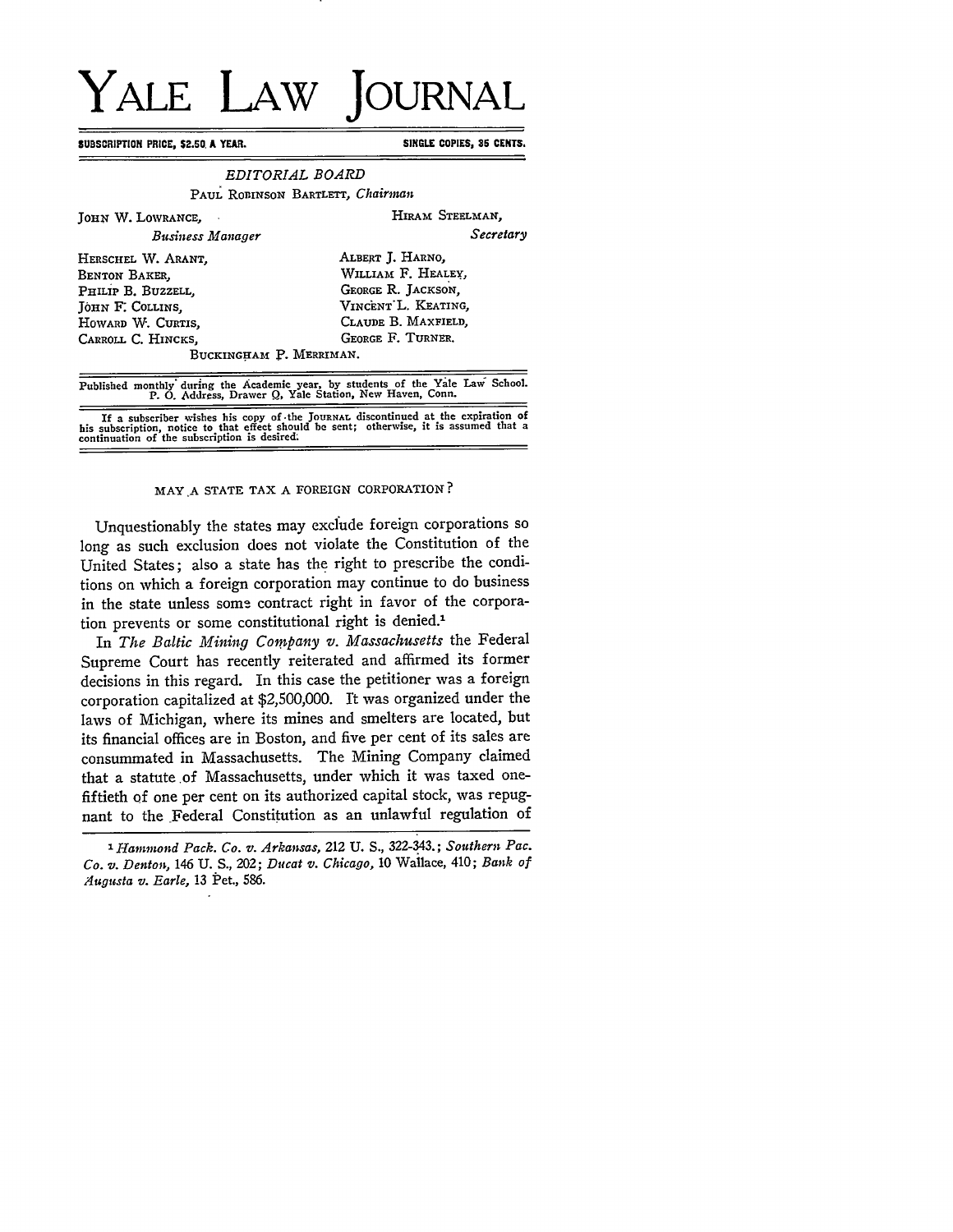inter-state commerce; that it deprived the petitioner of the equal protection of the laws; and deprived it of property without due process by imposing a tax upon property beyond the jurisdiction of the state. It should be stated, too, that the tax, in no case, according to the statute, could be for a greater sum than \$2,000. (Mass. Stat., 1909, c. 490, Part III, sec. 70.)

**The** Mining 'Company based its claim under the decisions of the *Western Union Telegraph Co. v. Kansas* (216 U. S., 1) and the *Pullman Co. v. Kansas* (216 **U.** S., 56). In the former of these decisions the Court said: "A state may impose any terms it chooses as a condition of permitting a foreign corporation to do business, so long as it does not deprive the corporation of any rights secured to it by the Constitution. A state may exclude. The Constitution, however, guarantees to every corporation the right to do inter-state business." This latter statement apparently governs this case, and would support the contention of the Mining Company, but this statement must be construed according to the facts concerning which it was made. In *Western Union Telegraph Co. v. Kansas* and *Pullman Co. v. Kansas* it must be noticed that a tax upon their capital .stock is a tax upon their business, which is, primarily, or to a great extent, at least, interstate commerce. The companies were organized for conducting commerce between the states, and, within the states, also, to be sure, but the inter-state and intra-state transactions are all carried on together over property which extends across the lines of states. The business of these companies is commerce, not the manufacturing, the purchasing, nor the selling of the articles of commerce. Thus a tax on all their capital stock is a direct tax upon money and property engaged not only in intra-state but in interstate traffic, and of course is void. Unquestionably it should be SO.

But the *Mining Company v. Massachusetts* presents a very different question. The corporation was not organized for, nor is its business inter-state commerce, but it was organized for the purpose of mining, smelting, and selling copper within the State of Michigan and under the laws of Michigan. Hence it can only enter another state on the terms which that state imposes; it is a foreign corporation and comes within the cases previously cited.

The tax in question is after all not a tax upon property but an excise tax upon the corporation. for the privilege of doing business in Massachusetts and while it is based on the amount of the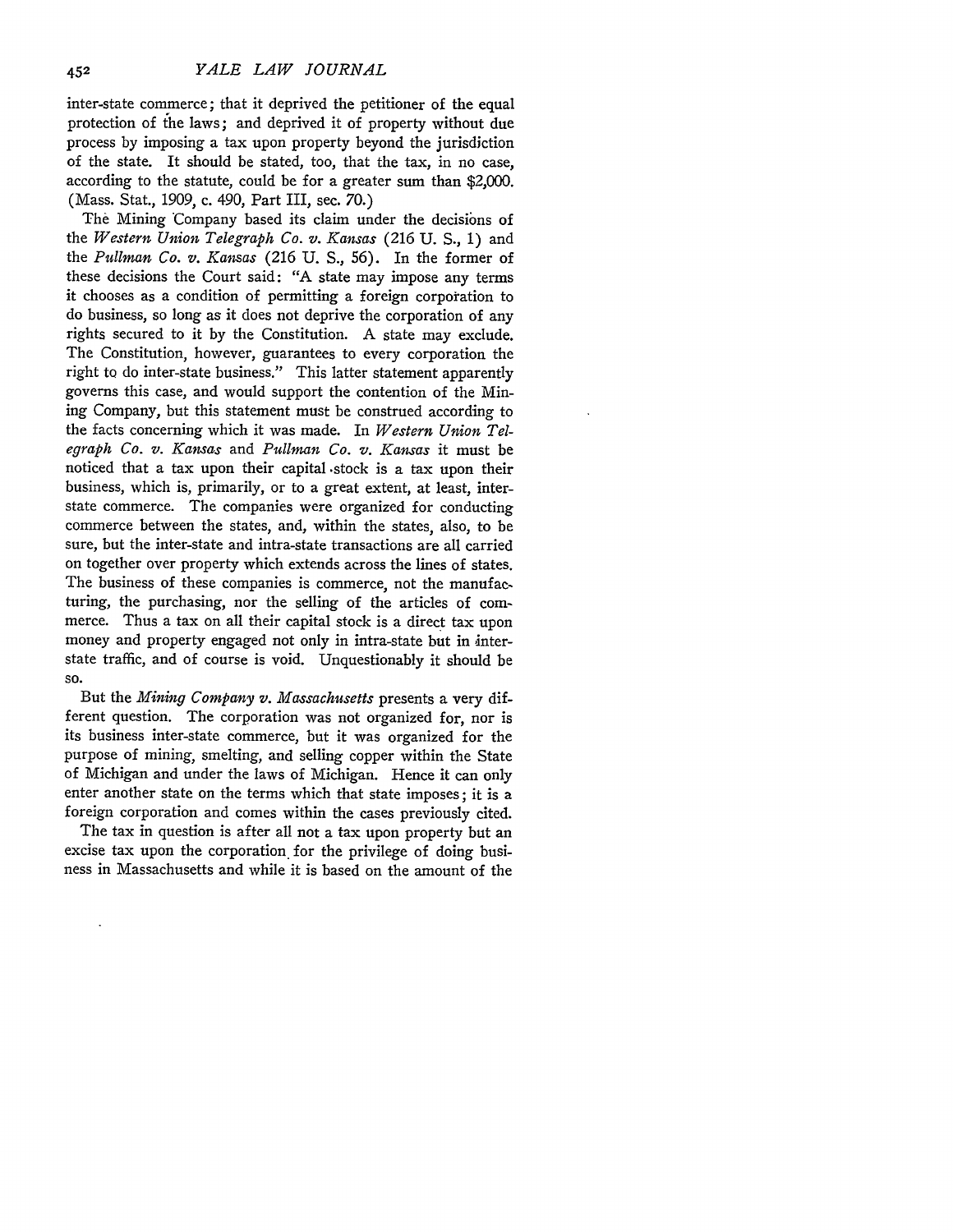*COMMENTS*

authorized capital stock, nevertheless there is a limit of \$2,000 beyond which the tax does not extend. If, as is shown under the cases cited *supra,* a state may impose such conditions as it sees fit upon a foreign corporation seeking to do business within the state, it can certainly require it to pay an annual fee of \$2,000. If the state can do that it can surely charge them less than \$2,000 for this privilege when the capital stock is less than a certain amount. The corporation must meet the conditions the state imposes or forfeit its privilege. As is said in *Pullman Company v. Adams* (189 U. S., 420, at p. 422), "The company cannot complain of being taxed for the privilege of doing a local business which it is free to renounce".<sup>2</sup>

It would seem that *Horn Silver Mining Co. v. New York <sup>3</sup>***is** an authority in point. The case holds that the statute of New York of May 26, 1881, imposing a tax upon the corporate franchise or business of every corporation organized under any law of that state or any other state, to be computed by percentage of its entire capital stock, when applied to a manufacturing corporation organized under the laws of Utah, but doing a small part of its business in New York, does not regulate inter-state commerce nor tax property not within the state, and the remedy of the corporation must be sought in the legislature, or by withdrawal.

It is difficult to perceive how the taxing of the corporation for the privilege of entering a state is a tax upon powers granted under the commercial clause of the Federal Constitution. In the present case the statute imposes no prohibition upon the transportation into Massachusetts of the products of the corporation nor upon the sale of them within the commonwealth. It merely exacts a license tax from the corporation when it has an office in the state.<sup>4</sup>

For a state tax to be inhibited by the Federal Constitution it must immediately affect the efficient exercise of a Federal power or else the states are denied the power to tax either person or property.<sup>5</sup>

*<sup>2</sup> Allen v. Pullman Palace Car Co.,* 191 U. S., 171-182; *Kehrer v. Stewart,* 197 U. S., 60-67.

*<sup>3</sup> Horn Silver Mining Co. v. New York,* 143 U. S., 305.

*<sup>4</sup> Pembina Consolidated Mining Co. v. Pennsylvania,* **125 U.** S., 181-4. *5 Western Union Telegraph Co. v. Massachusetts,* **125** U. S., 530-550; *Railroad Co. v. Peniston,* 18 Wall., 5-30.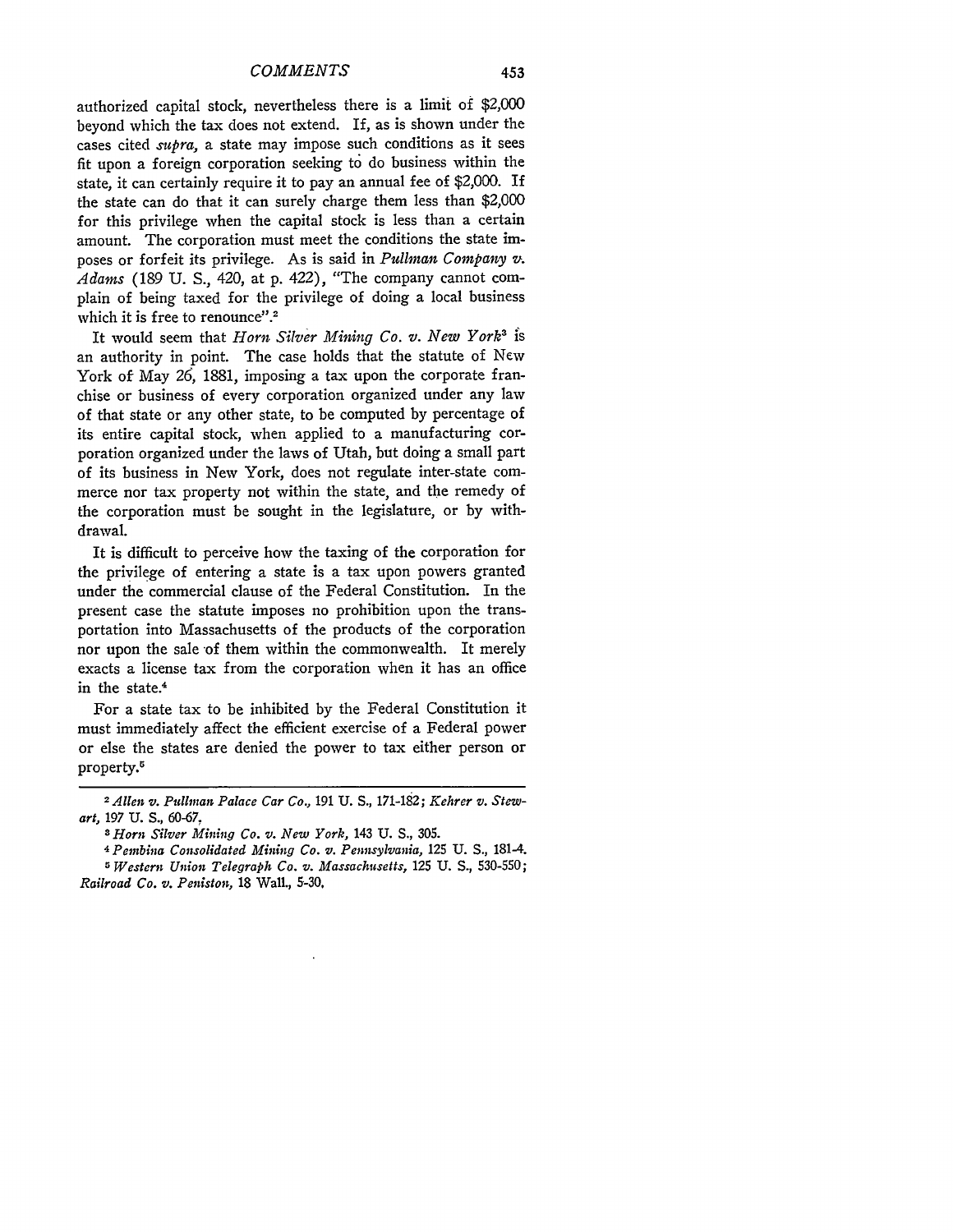It is the commerce itself which must be burdened by state exactions in order to constitute interference with the exclusive Federal authority over it. A resort to the receipts of property or capital employed in part at least in inter-state commerce when such receipts or capital are not taxed as such, but are taken as the mere measure of a tax of lawful authority within the state, has been sustained.<sup>6</sup>

Finally, the *Pullman Co. v. Kansas* and the *Western Union Telegraph Co. v. Kansas* cases hold that the court, looking at the substance of a statute regardless of its form, will determine whether or not the tax operates directly on inter-state commerce. The statutes, in each of these cases, requiring all foreign corporations to pay a percentage of their entire capital stock, were found to be a direct burden upon that portion of the corporate capital engaged in inter-state' commerce and hence void. Those cases differ from the present, however, in that both of them were corporations directly and necessarily engaged in inter-state commerce. The impairment of their local business would impair their inter-state business. Also the maximum fee required by the Massachusetts laws is \$2,000; this shows conclusively that it is not a property tax, but, only, an excise so limited that it cannot reach beyound a reasonable license fee.

In view of these former decisions it would seem that the Supreme Court of the United States from the standpoint of expediency, reason and authority, has done well not to extend the construction of the inter-state commerce clause to the limit urged by the Baltic Mining Co.

## CONSTITUTIONALITY OF **STATUTE AFFECTING** RIGHT OF TRIAL BY **JURY.**

Is a statute authorizing the Appellate Court, in cases where, as matter of law, a verdict should have been directed for one party, but where, failing such direction, the jury has returned a general verdict for the other, to enter up final judgment for the appellant, unconstitutional, as an abridgment of the right to trial by jury?

**<sup>8</sup>***Flint v. Stone, Tracy Co.,* 220 U. **S.,** 107; *Providence Institution v. Massachusetts,* 6 Wall., 611; *Maine v. Grand Trunk Railway Co., 142* U. **S.,** 217.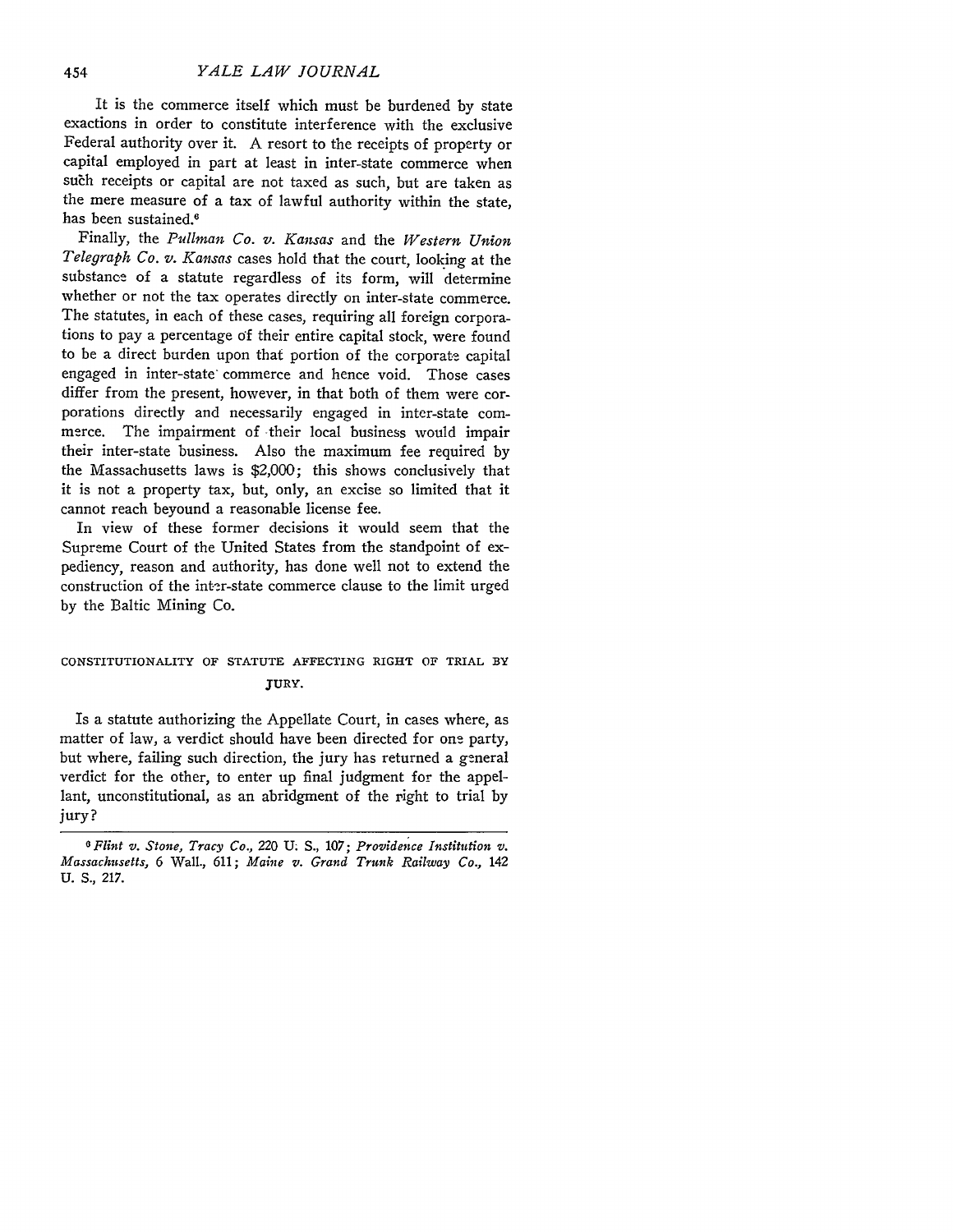In the recent case of *Bothwell v. Boston Elevated Ry.. Co.,* the Supreme Court of Massachusetts, speaking through Chief Justice Rugg, answered this question in the negative." An administrator was suing for damages for the death of his intestate, under a statute authorizing such recovery from a street railway company, whose servants in the conduct of its business negligently cause the death of a person not a passenger or an employee, "in the exercise of due care."<sup>2</sup> The uncontradicted evidence showed that plaintiff's intestate ran in front of defendant's car because he was frightened by a Chinaman whom he had teased and angered. The trial judge refused to direct a verdict as requested by the defendant, and the jury returned a general verdict for the plaintiff. On appeal, the Supreme Court held that the refusal to direct a verdict was error. But instead of sending the case back for a new trial, they directed final judgment to be entered at once for the defendant, by authority of the following statute:

"When, in the trial of a civil action, the presiding justice is requested to rule that upon all the evidence the plaintiff cannot recover, and such request is refused, and exception by the defendant to such refusal is duly taken, and a finding or verdict returned for the plaintiff, then if the defendant's said exception is sustained in the Supreme Judicial Court, and exceptions if any taken in said trial by the plaintiff are all overruled, the Supreme Judicial court may, by rescript, direct the entry in the trial court of judgment for the defendant, and thereupon judgment shall be. so entered."<sup>3</sup>

Had it not been for the recent decision of the Supreme Court of the United States in the case of *Slocum v. New York Life Ins. Co.,* the point would not have called for further discussion.4 A statement of that case therefore becomes necessary. The plaintiff was the executrix of her husband, whose life was insured for \$20,000 by the defendant company. The policy was styled "nonforfeitable," and provided for a month of grace in the payment of premiums, and even after that, **if** the value of the paid-up policy to date was not entirely offset by-loans to the insured from the company, such surplus would be used, in the absence of notice by the insured, as a further payment of an equivalent amount in pre-

4 228 **U. S.,** 364.

**<sup>1</sup>**102 N. E. Rep., 665. 2 St. 1907, c. **392.**

**<sup>3</sup>** St. 1909, c. 236, sec. 1.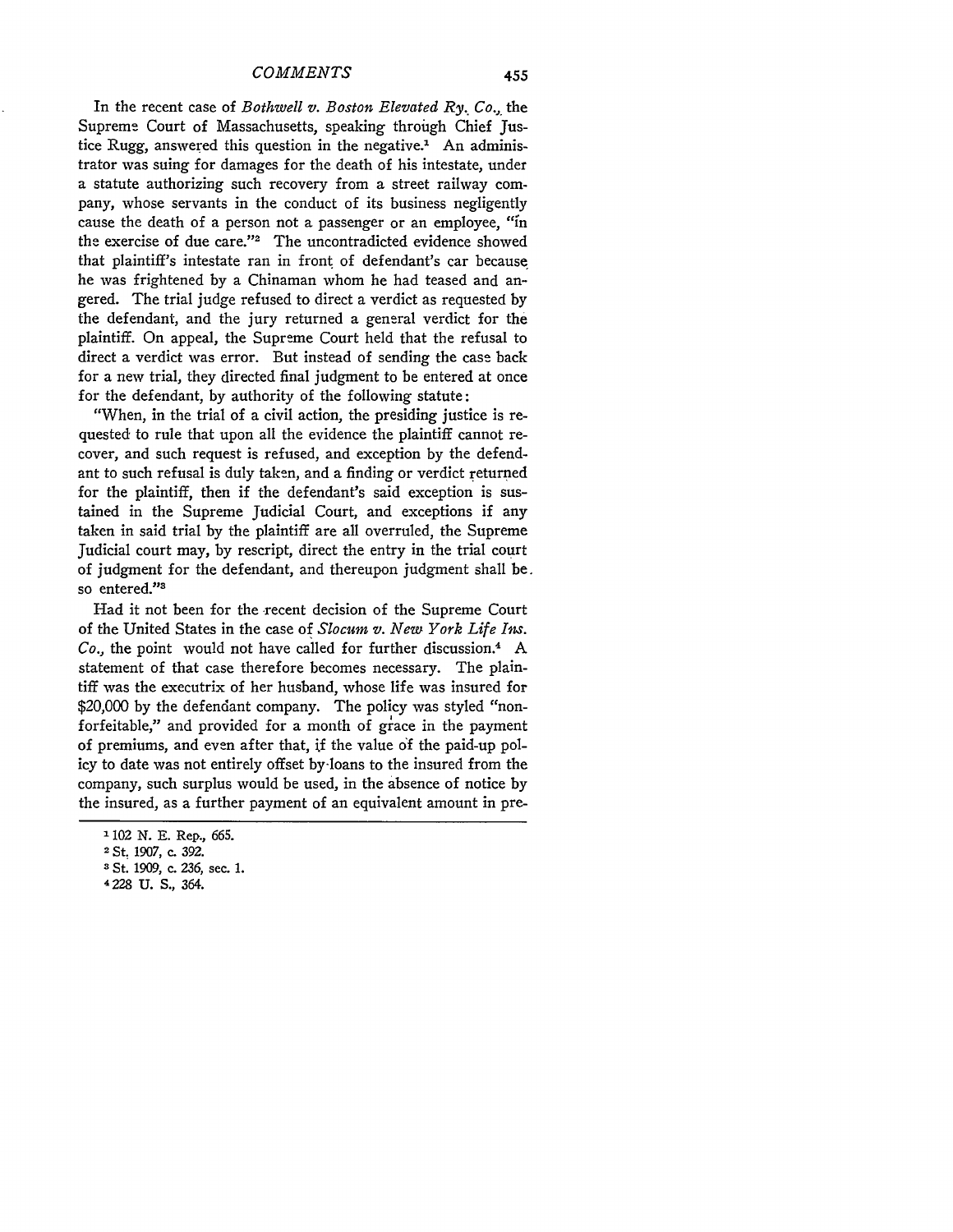rniums on the original policy. The rules of the company, known to the plaintiff and the insured, also permitted its agent to adjust the payment of premiums, by accepting part of the amount due in cash, and part in an interesf-bearing note of the insured. **A** premium fell due on Nov. 27, and was not paid. On Dec. **27,** the last day of grace, the plaintiff applied for an adjustment, and made the necessary cash payment, but the note was never signed by her husband, who died four days later. Moreover, the paid*up* value of the policy had been entirely offset by loans to the insured from the company.

At this point it should be noted that the foregoing statement of facts, taken from the opinion of the majority of the Supreme Court, was not based on a special verdict, but was expressly held by that majority to contain all the facts, inferences, and conclusions, which a reasonable jury could possibly, as matter of law, have drawn from the evidence.

Yet the trial court, when this evidence was all in, refused to direct a verdict for the defendant, and the jury returned a general verdict for the plaintiff. On error to the Circuit Court of Appeals, that tribunal found, as matter of law, that the verdict ought to have been directed for the defendant. Acting, in accordance with the Conformity Act, under a Pennsylvania statute essentially similar to the Massachusetts statute quoted above, it then entered up final judgment for the defendant.<sup>5</sup> On appeal, all the justices of the Supreme Court were agreed that the trial court should have directed a verdict for the defendant, on the ground that all the facts legally inferable from the evidence showed as matter of law that the plaintiff had no cause of action. But five of the justices held that the act of the Circuit Court of Appeals, in entering final judgment for the defendant in conformity with the Pennsylvania statute, was error, because that statute contravened the Constitution of the United States, which provides that:

"No fact tried by a jury shall be otherwise re-examined, in any court of the United States, than according to the rules of the common law."8 The minority, speaking through Hughes, J., denied that this statute violated the Constitution.

Now it was admitted on both sides that this clause, quoted above, and indeed the entire amendment dealing with the preser-

<sup>5</sup> Penn. Laws, 1905, **p.** 286, c. 198.

**<sup>6</sup>** U. S. Constitution, Seventh Amendment.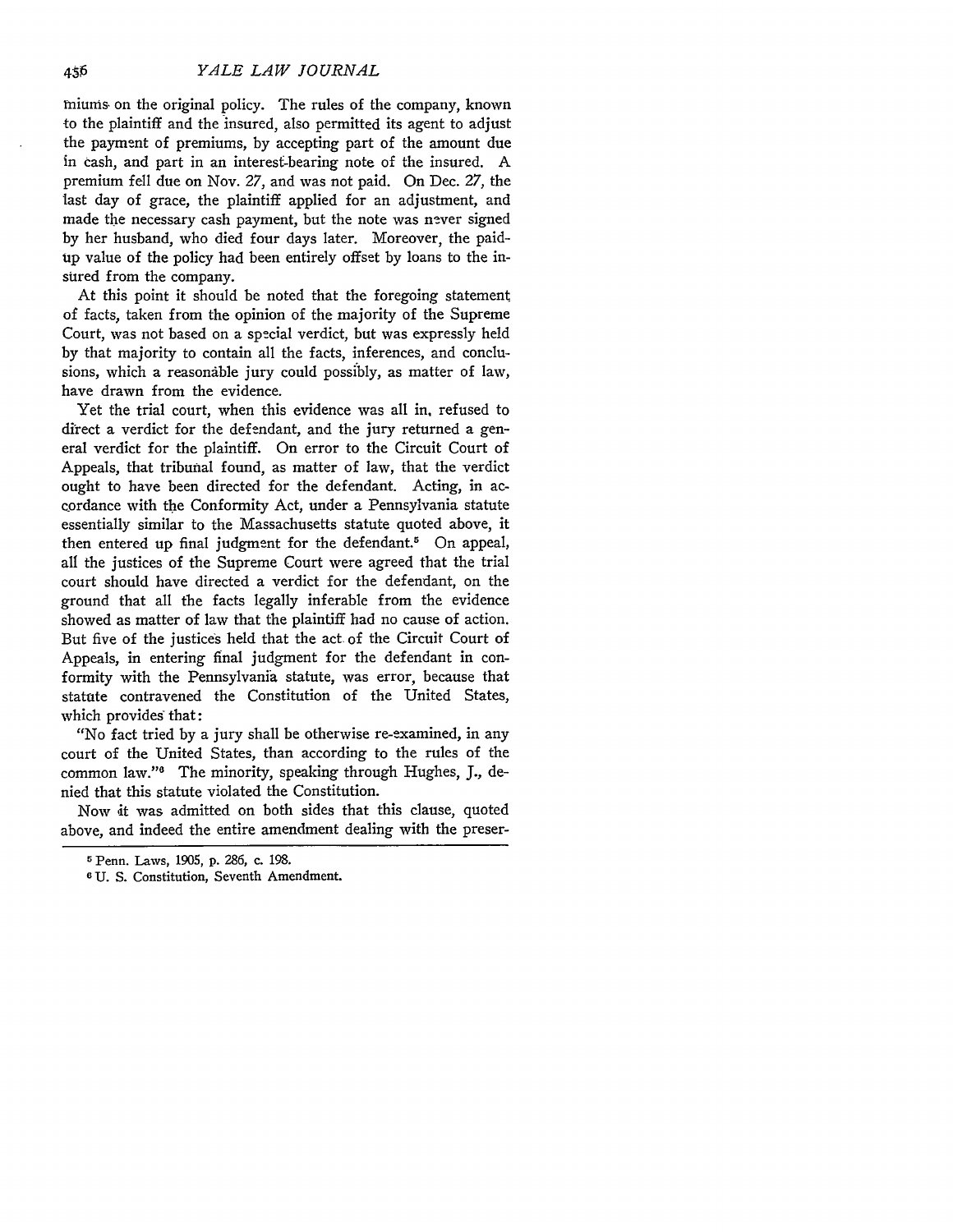vation of trial by jury, related only to the Federal courts. But there is a clause in the constitution of Massachusetts, looking to the presevation of the right of jury trial, which is sufficiently similar to this Seventh Amendment to render the decision of the majority in the Slocum case, if not binding, yet extremely persuasive upon the Supreme Court of Massachusetts in the principal case.7 It is therefore fair to say that Chief Justice Rugg, in deciding as he did, followed the opinion of the minority in the Slocum case, and in fact he admits as much. Keeping in mind then the essential similarity between the Massachusctts and Pennsylvania statutes, and the fact that the law of Massachusetts and of the United States are in accord on the subject of demurrers to evidence and the later motion for directed verdict, as is shown in the cases cited in the note, it will be seen that a full discussion of the arguments pro and con in the Slocum case, and a conclusion thereon, should also conclude the principal case.<sup>8</sup>

The argument of the majority in the Slocum case, briefly stated, is that when the Circuit Court of Appeals entered up final judgment for the defendant, after setting aside the verdict, it was re-examining a fact tried by a jury otherwise than according to the rules of the common law. They admit that in certain cases even at common law the jury was dispensed with, and then they proceed to distinguish those cases. As to motions for judgment *non obstante veredicto,* and in arrest of judgment, they point out that these were based on the total effect of the pleadings, and had nothing to do with evidence, or with disputed questions of fact. As regards motions for nonsuit, these always required the plaintiff's consent, and even when granted did not make the cause *res adjudicata.* And in the old demurrer to evidence the demurrant had to admit all the evidence of his opponent, and reasonable inferences therefrom, to be true, and then a final judgment was reached for one or the other. This, say the majority, is obviously distinguishable from the modern motion for a directed verdict.

The dissenting justices reply that while the effect of the old demurrer to evidence and that of the motion for a directed ver-

**<sup>7</sup>** Bill of Rights, Art. 15.

<sup>8</sup> On demurrers to evidence, compare *Copeland v. N. Eng. Ins. Co.*, 22 Pick., 135, with *Fowle v. Alexandria,* 11 Wheat., 320. On motion for directed verdict, compare *Davis v. Maxwell,* 53 Mass., 286, with the statement of the majority in the *Slocum Case,* 228 U. S., 369.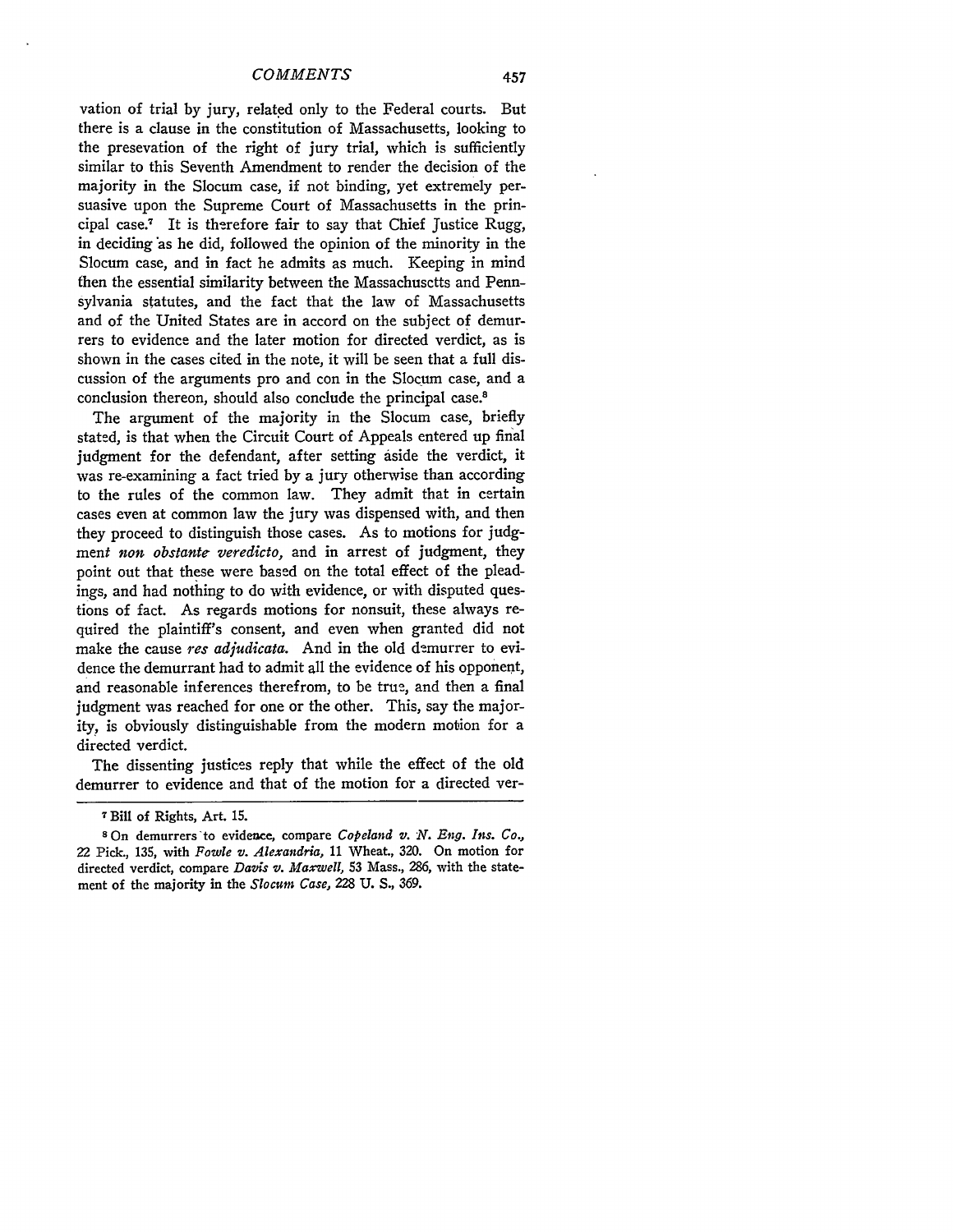dict are quite different, yet both raise a pure question, of law. In both, the judge must consider all the evidence of the opposite side, with all reasonable inferences therefrom, as admitted, and determine both its legal effect, and its sufficiency in law to support the issue,. Final judgment was entered on the demurrer to evidence, and might be reversed on appeal without a new trial. Without discussing nonsuits or motion *non-obstante* at all, here is a parallel at common law to the present action of the court below. In short, no disputed fact has been re-examined, for there was never anything here within the province of a jury to try. The minority opinion strikes at the very root **of** the matter, and its logic is unanswerable, when it says:

*,"If* this court found that on the trial there was any question of fact for the jury to decide, it could not sustain, as it does sustain, the Circuit Court of Appeals in reversing the judgment for the plaintiff."

These arguments would seem to give ample support to the opinion of Chief Justice Rugg. But it has been suggested that there is a difference between a pure question of law, such as the legal effect of evidence, and a question for the judge which may be as to whether or not the evidence is sufficient to go to the jury.<sup>9</sup> As an example of the first is cited the case of *Oscanyon v*. *Winchester Arms Co.,* where the Turkish Consul, having by agreement with defendant company procured his government to buy arms of them, sued for his commission.<sup>10</sup> There the evidence showed a contract which was void as against public policy, and is said to raise a pure question of law, on which judgment, if reversed on appeal, might properly be entered up the other way without a ne wtrial. But the Slocum case, it is said, is an example of the second, for here the question was as to the sufficiency of -the evidence, as certain, facts were disputed. And it is claimed that such a question, while it is for the judge, is not such a pure question **of** law that the Appellate Court has any right to set aside a verdict upon it, and enter up a final judgment for the appellant.

This suggestion, it will be observed, does not affect the principal case, for there the question was as to the legal effect of the uncontradicted evidence. Nor does it seem to overthrow the minority argument in the 'Slocum case, for the following reasons:

*<sup>9</sup> Illinois Law Review,* p. 387.

**<sup>10 103</sup> I T . S., .261.**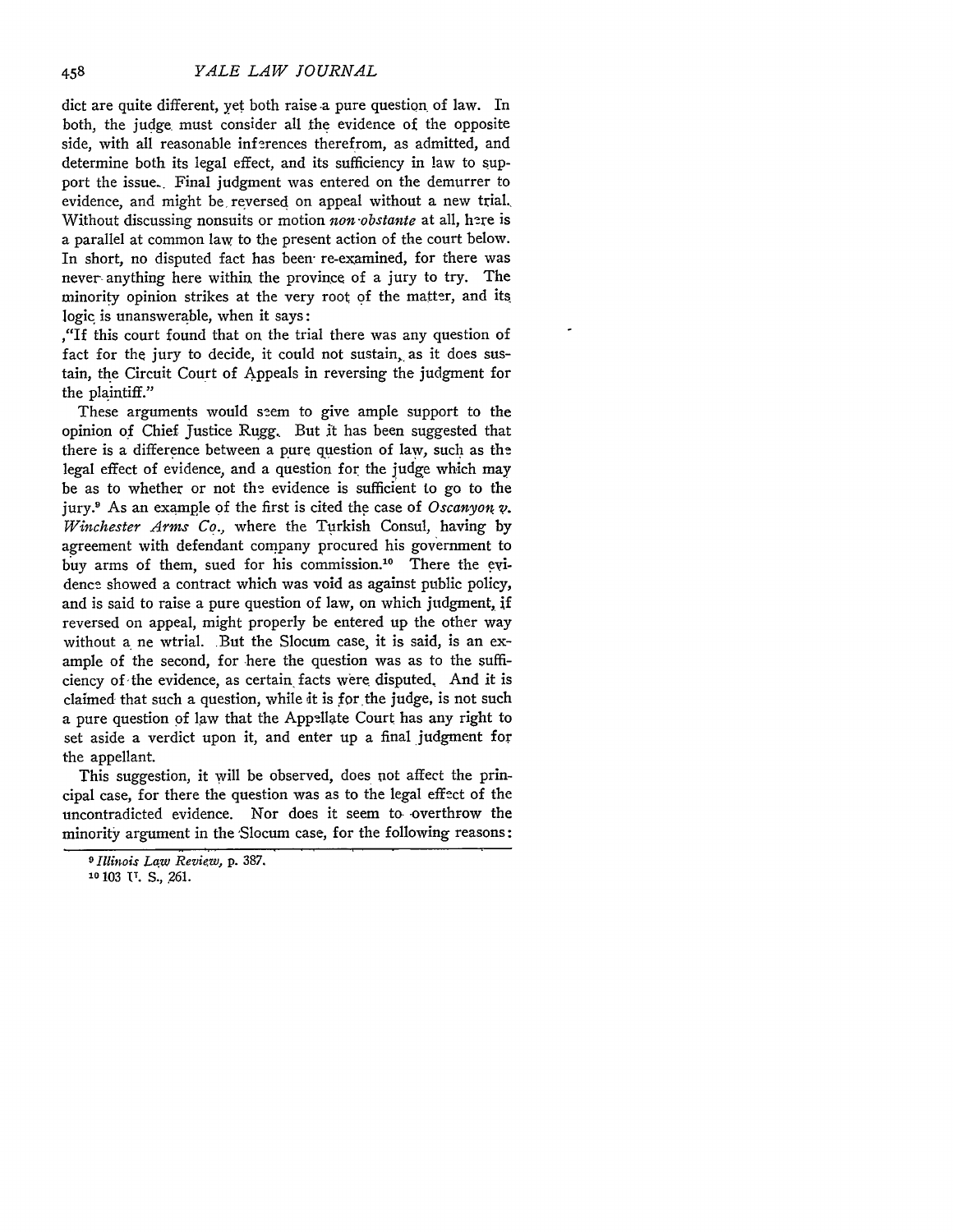Is there any inherent difference between the two questions, what is public policy, and, what is sufficient evidence to go to. the jury? One seems just as much a fact as the other, and both, to be sure, require the exercise of sound reasoning power, backed. by long experience, for their proper solution. That is why they have both been left to the judge. We arrive, then, at this paradox, that the only essential difference between law and other facts is that human experience has shown it to be necessary that the former should be dealt with by a man of special training-the judge. This is well brought out in Professor Thayer's Preliminary Treatise on Evidence, where, after stating that, philosophically speaking, all law is fact, he concludes his discussion of Law and Fact in Jury Trials as follows:

"It seems plain that the doctrine of our common law system which allots to the jury the decision of disputed questions of ultimate fact, is to be taken with the gravest qualifications. Much fact which is part of the issue is for the judge; much which is for the jury is likely to be absorbed by the judge, 'whenever a rule about it can be laid down'; as regards all of it, the jury's action may be excluded or encroached upon by the co-operation of the judge with one or both of the parties; and, as regards all, the jury is subject to the supervision of the judge, in order to keep it within the limits of law and reason."

The conclusion seems inevitable, that when a jury has rendered a verdict upon a question which human experience, crystalized in the common law, has marked out as a question for the judge, it has so far exceeded its province, that an arbitrary reversal of its verdict by an Appellate Court cannot by any stretch of the imagination be regarded as an infringement of that province.

#### FORFEITURE **FOR** BREACH **OF** CONDITION **IN** INSURANCE POLICY.

In the recent case of *Dolliver v. Granite State Insurance Co.,* 89 Atl. 8, Me., it was held: that where the standard policy of insurance in question provided that the policy .should be *void* if the premises should become vacant and so remain for more than thirty days, without the previous consent of the insurer in writing, and a breach of this provision took place, followed by a subsequent occupancy, the insured could not recover for a loss occurring after the subsequent occupancy. The court construed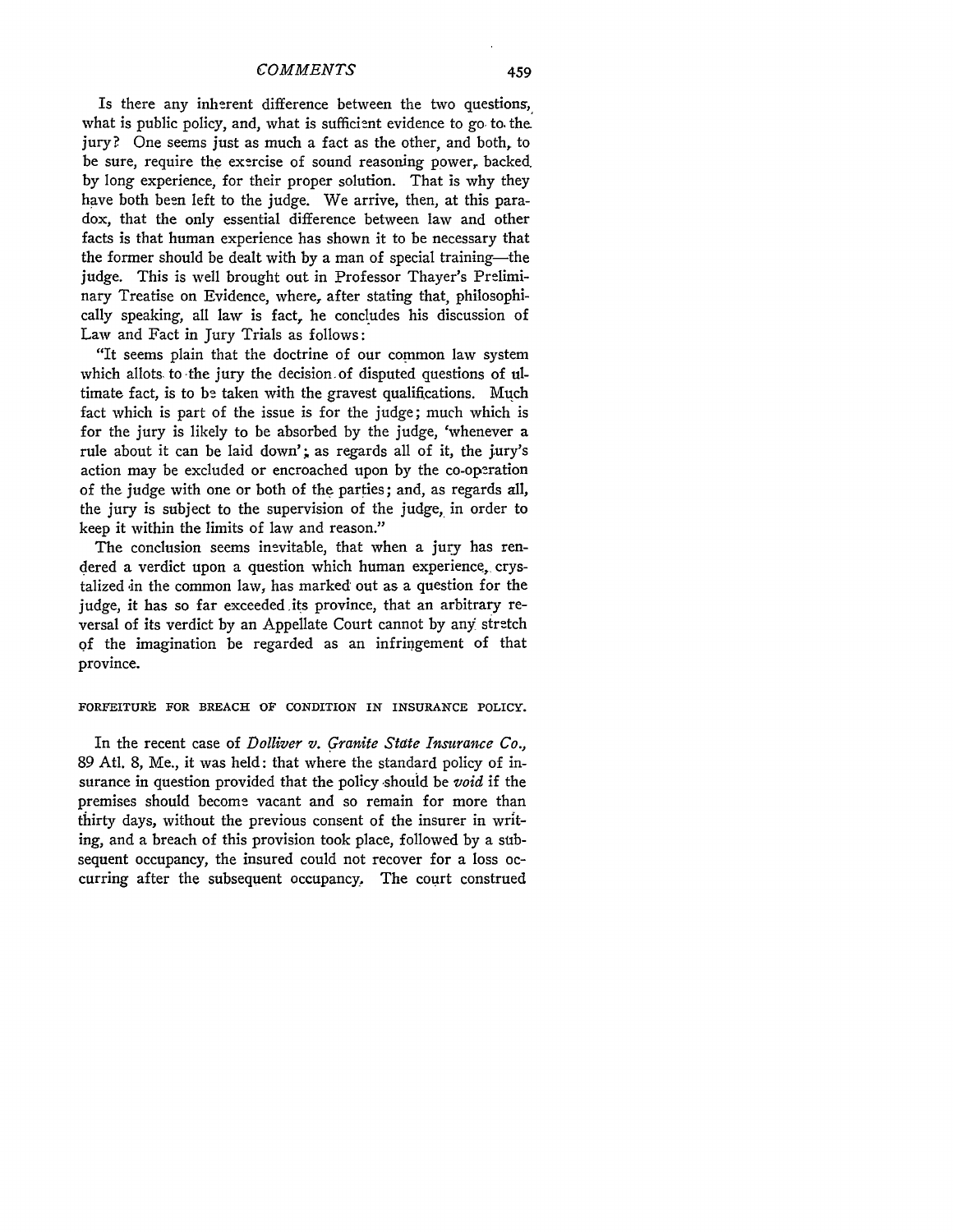the word "void" to mean null, of no effect, and decided that the force of the provision **did** not depend upon an increase of the risk but that the vacancy worked a forfeiture and not merely a suspension of the risk so that the subsequent occupancy did not revive the policy.

There is decided conflict in the authorities upon this matter. In the first place it should be noticed that the cases which decide that a breach of the condition will not work a forfeiture, where the policy provides simply for notice to the insurer of any increased risk and giving him the option to declare it void, are clearly distinguishable from the principal case.' Again it is evident that cases holding, under the older form of policies, which provide that a breach shall avoid the contract but also specifically state that the policy shall "cease and be of no effect so long as the premises shall be used, etc.," that a breach only suspends the policy during the prohibited user are no authority in opposition to the case under discussion.2 The contract as a whole shows that the parties only intended a failure to comply with the provision should cause the policy to be suspended so long as the breach continued and no longer.<sup>3</sup> Yet these cases are often baldly cited to the effect that a breach of a provision stipulating that the contract shall be void if not complied with will work only a temporary suspension of risk.<sup>4</sup> We see they stand for no such proposition.

Now as to the principal case it would seem clear at first impression that where the policy provides that upon breach of a condition it shall become void there should be no recovery after such breach though the loss is not due to the breach and occurs after it has been repaired. This is the view of many jurisdictions.5 The provision is a warranty in the nature of an express

*Iroyce v. Maine Ins. Co.,* 45 Me., 168; *Tiefenthal v. Citizene" Mit. F. Ins. Co.,* 53 Mich., 306; *Arkansas Ins. Co. v. Bostick,* 27 Ark., 539.

*<sup>2</sup> Lounsbury v. Ins. Co.,* 8 Conn., 458; *Phoenix Ins. Co. v. Lawrence,* 4 Metc. (Ky.), 9; *Blood v. Fire Ins. Co.,* 12 Cush., 472; *U. S. F. & M. Ins. Co. v. Kimberly,* 34 Md., 224.

*New England Fire & M. Ins. Co. v. Wetmore,* 32 Ill., 221.

<sup>4</sup>See *Athens Mutual Ins. Co. v. Toney,* 1 Ga. **App.,** 492; *Germania Fire Ins. Co. v. Klewer, 129* **Ill.,** *599; Trader's Ins. Co. v. Catlin,* 163 Ill. 256.

*5 Phoenix Ins. Co. v. Lawrence, supra; Putnam v. Commonwealth Ins. Co.,* 4 Fed., 753; *Leggett v. Aetna Ins. Co.,* 10 Rich. (S. C.), 202; *Wheeler v. Trader's Ins. Co.,* 62 **N.** H., 450; *German Anmer. Ins. Co. v. Humphrey,*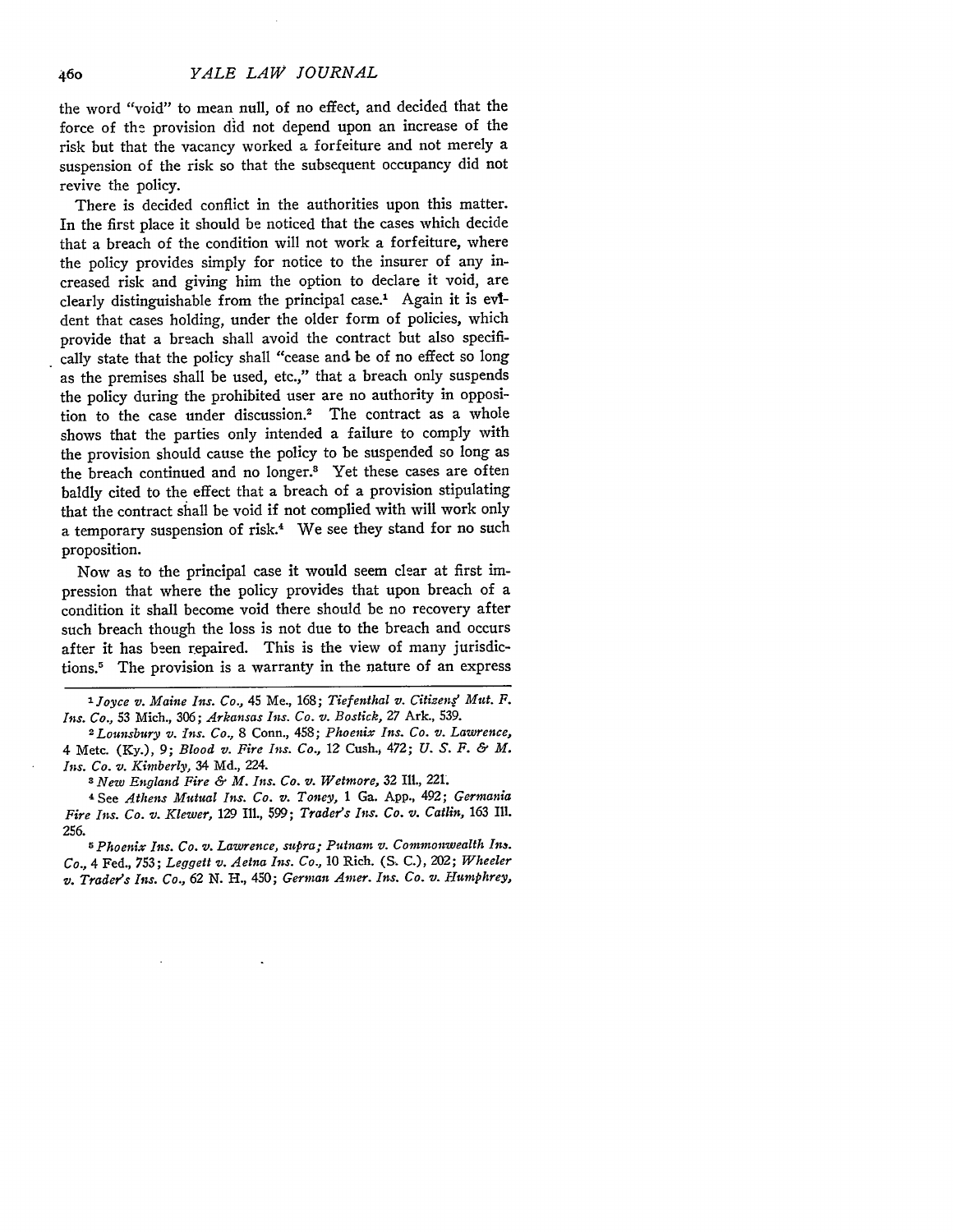condition precedent and must be fulfilled before liability can attach to the insurer.<sup>6</sup>

Certainly this is so when the provision is against insurance in other companies. As was well said in an Indiana case, "The primary purpose of inserting (such) conditions is to protect the company from the hazard of over insurance. \* \* \* Consequently, it aims to secure the continued vigilance and co-operation of the owner in preserving the property. \* \* \* Whenever the property owner  $* * *$  applies for and obtains a second policy, valid upon its face, with intent and purpose to carry the second policy as valid insurance \* \* \* he has therefore defeated the whole policy and purpose of the condition."'7

Other courts, however, have assumed an opposite view. They construe the word *void* as meaning *voidable* only and hold that when the cause for forfeiture no longer exists the policy is revived.<sup>8</sup>

With this decision we cannot agree. Most of the reasons given therefore seem to be founded upon some idea of doing "natural justice" between the parties.<sup>9</sup> An interpretation is thus given to the contract which is not apparent on its face.

The rule of construction applicable to all contracts is that in the absence of ambiguity there is no room for interpretation of the meaning of words.'<sup>0</sup>

It is not within the province of a court to change the terms of a contract, however harsh they may be, if in so doing the meaning

*<sup>0</sup>Mead v. Northwestern Ins. Co., 7 N.* Y., 530.

**<sup>7</sup>**Am. *Ins. Co. v. Replogle,* 114 Ind., 1.

**8** *Trader's Ins. Co. v. Catlin, supra; Fireman's Ins. Co. v. Cecil,* 12 Ky. Law Rep., 259; *Obermneyer v. Globe Mut. Ins. Co.,* 43 Mo., 573; *German* Mut. *F. Ins. Co. v. Fox, 96 N.* W., 652; *Born v. Insurance Co.,* 110 Iowa, *379; Insurance Co. v. Pitts,* 88 Miss., 587; *McGannon v. Ins. Co.,* 171 Mo., 143; *Athens Mut. Ins. Co. v. Toney, supra; Sunter Tobacco Warehouse Co. v. Phoenix Ins. Co., supra.*

**9** See cases cited in note 7, *supra.*

*2 <sup>0</sup> Hoyt v. Ketcham,* 54 Conn., 60; *Nichols v. Mercer,* 44 Ill., 250; *Noyes v. Nichols,* 28 Vt., 159.

<sup>62</sup> Ark., 348; German *Ins. Co. v. Russell,* 65 Kans., 373; Chester *Co.* Mut. *F. Ins. Co. v. Coatesville Shoe Factory,* 86 Pa. St., 407; *Georgia Homes Ins. Co. v. Rosenfield,* 95 Fed., 358; *Stuart v. Ins. Co.,* 179 Mass., 434; *Hardiinan v. Fire Ass'n.,* 212 Pa., 383; *Jersey City Ins. Co. v. Michol,* 35 *N.* J. Eq., 291; *Carleton v. Ins. Co., 109* Me., *79; Imperial Fire Ins. Co. v. Coos County,* 151 U. S., 452, 14 Sup. Ct., 379.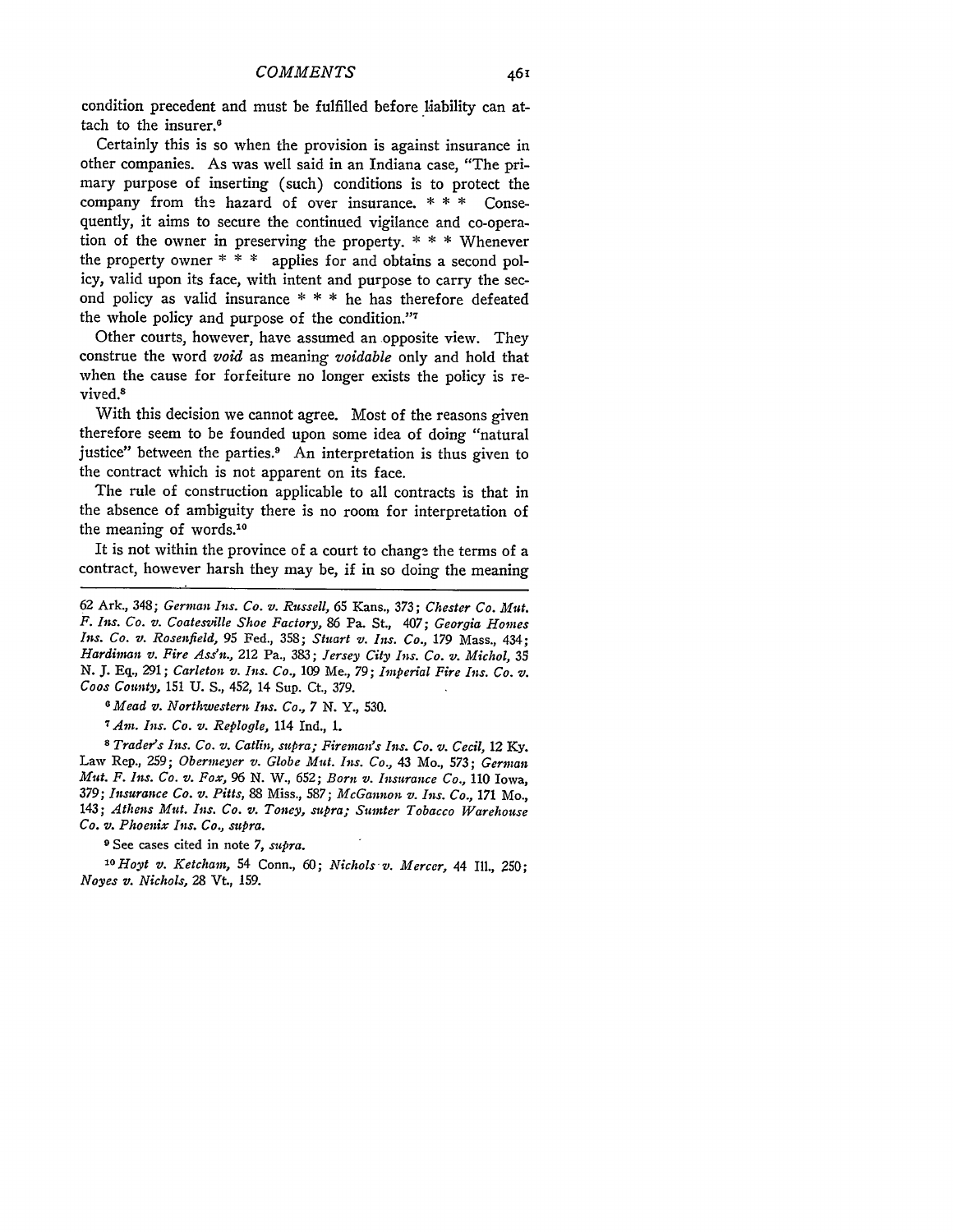is ignored.<sup>11</sup> Words are to be given their plain meaning unless a contrary intent appears.<sup>12</sup> In these policies we find it difficult to discern any ambiguity. 'The word *void* does not mean *voidable* in ordinary legal parlance.

The Illinois court has said in substituting such a meaning:<sup>18</sup> "That a recovery on a policy on a building  $* * *$  should be defeated because a gallon of gasolene was therein kept and used \* \* \* does not commend itself as a reasonable rule." Where is the limit to be fixed, then? Surely the keeping of 2,000 gallons should preclude recovery, or of 200. Each case cannot be decided upon its individual merits.

In a recent Georgia case the view of these courts was thus expressed :14 "When: words of the policy are that the insurance shall be void if the premises  $* * *$  shall be vacant, the meaning is simply that if a loss occurs during the prohibited vacancy the policy is void"; that," it is unjust to hold that a condition that in no wise contributed to the loss should work a forfeiture of the insurance," and that,"'the purpose of the clause is to protect the insurer from the risk of non-occupation:"

This construction does not appeal to the reason. As we have shown, the purpose of such provisions is not only that stated by this court, but also to ensure care on the part of the insured. But apart from the practical side of the matter, the parties have a right to make such contracts, keeping within constitutional limitations and not offending public policy, as they please. They enter-into contracts, as far as-the law is-concerned, advisedly. If the insured cannot bring himself within the terms of the policy he has accepted why should the court relieve him? To hold otherwise is to make a contract for parties which they never made themselves. $15$  This the courts have no power to do. It is the exercise of such power that raises the cry against judicial legislation. Upon what principle can the courts revive a policy which by its terms was null and void? $16$  We know of none.

*<sup>&</sup>quot;Languier v..White,* 29 La. Ann., 156; *Louber v. LeRoy,* 2 Sandf., 202.

*<sup>12</sup>Griswold v. Sawyer,* 56 Hun., 12; *Moran v. Prather,* 23 Wall., 492; *Thellusson v. Rendleshain,* 7 H. L. Cas., 429.

*is Trader's Ins. Co. v. Catlin, supra.*

*<sup>14</sup>Athens Mut. Ins. Co. v. Toney, supra.*

*<sup>15</sup>Imperial F. Ins. Co. v. Coos County, supra.*

*<sup>10</sup>Reynolds v. Ins. Co.,* 107 Md., 110; see *Bemnis v. Ins. Co.,* 200 Pa.,340.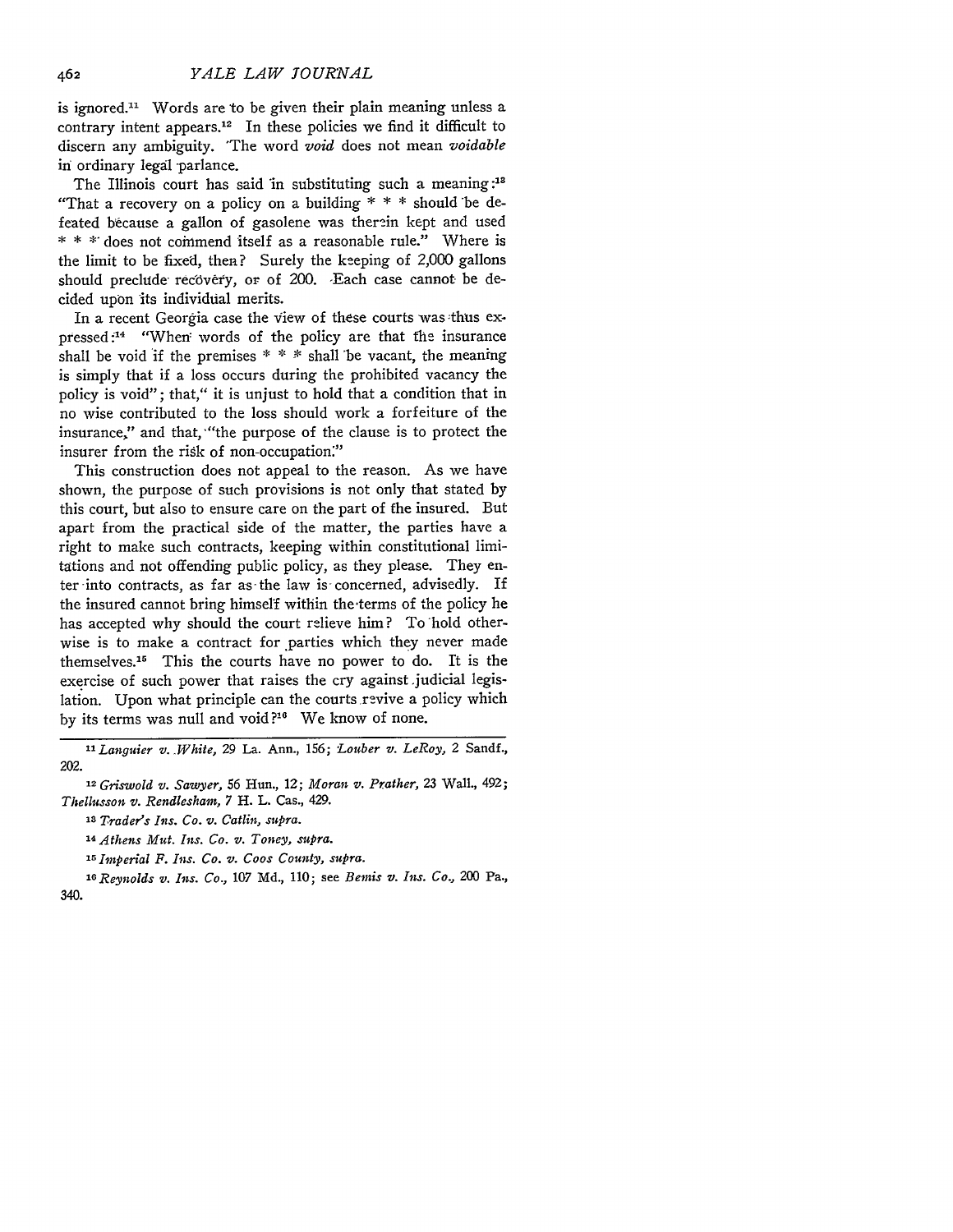*COMMENTS*

This is not a question of whether there has been a breach of the essence of the contract. It is a question of what the parties have said. It may be freely admitted that the rule contended for will in some cases work hardship. Nevertheless, in the sum total of cases greater justice will be done-by holding the parties to the intendment of their statements than by applying a rule of so-called "natural justice." Such expeditions into the realm of moral obligation invariably end in confusion in the law and uncertainty in business affairs.<sup>17</sup> It is submitted that the holding of the principal "case is correct.

### ADEQUACY OF PROVOCATION IN HOMICIDE TO REDUCE THE CRIME FROM MURDER TO **MANSLAUGHTER.**

In the case of *The State .v. Budnamo;'* the defendant, while with a party of drunken-men and women in.a brothel, shot and killed a woman. "The State introduced a confession of the accused in evidence, in which he stated that the woman whom he killed slapped him in the face just before the shooting, that he was drunk, and thought they wanted to kill him, and shot only to scare them." The trial court in its charge to the jury said: "As this case has been presented to you, no construction of the evidence open to you discloses either legal justification, or excuse; the only crime involved in your.deliberations is that.of murder. **\* \* \*** You start, as I have said, with a killing which amounts to murder  $\leftarrow$  that is, a killing characterized by malice aforethought, either express or implied."

On appeal **by,** the defendant, Justice Thayer, in delivering the opinion of the court ordering anew trial, said: "The part of the confession tending to show that the shooting was accidental :or -done in hot blood.upon reasonable'provocation, presented matters which were clearly for the jury's consideration, if the claim had been made that the .shooting was accidental or done under circumstances which extenuated the crime. **\* \* \*** The court, by its charge, said in effect that it was not evidence, and withdrew it from the jury.'

It may be that the court was right as to there being evidence of an accidental killing, but.that-a slap in the face at the hands of

**<sup>17</sup>**See *Vance on Insurance,* **p.** 433, and *Richards on Insurance,* **p.** 309. **187** Conn., 285.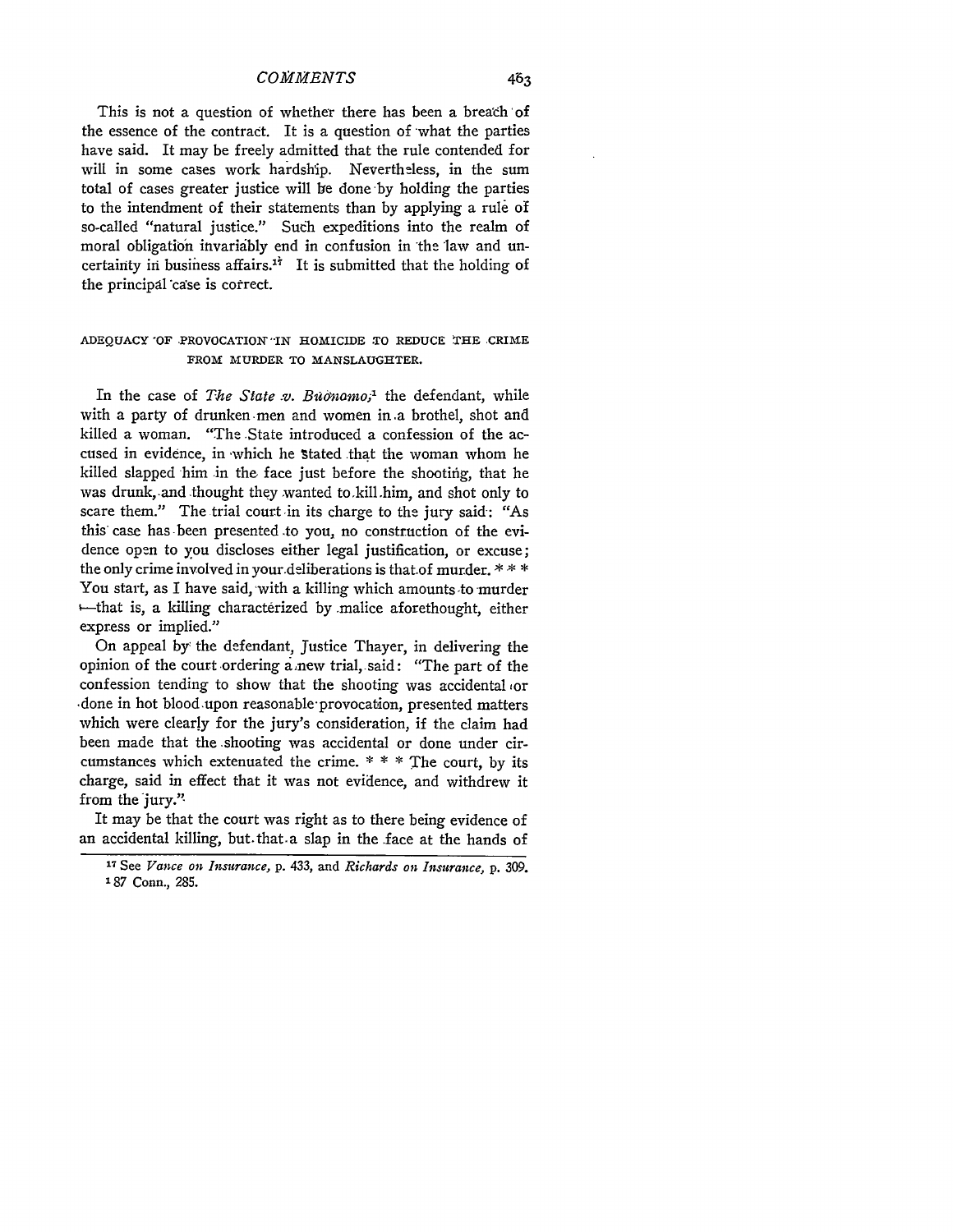a woman constitutes such reasonable provocation as to reduce the grade of a homicide from murder to manslaughter, we do not agree.

Reasonable or adequate provocation is such as would naturally and instantly produce in the mind of a person ordinarily constituted the highest degree of exasperation, rage, anger, sudden resentment, or terror, rendering the mind incapable of cool reflection, and thus negativing the inference of malice drawn from the fact of homicide.<sup>2</sup> A technical assault, if of a trivial nature, will not reduce the grade, where the 'retaliation is outrageous in its nature, and beyond all proportion to the provocation.3 An assault need not, however, be so violent as to put the defendant in imminent danger of death; nor of such grievous bodily injury as might reasonably cause death.4

There are two English cases of interest in this connection; one, tending to support the principal case; the other, opposed to it. In one case,<sup>5</sup> the prisoner was indicted for the murder of his wife, who had returned home and received forgiveness after having lived with another man in adultery. Shortly after her return she violently abused her husband, taunted him with her preference for the other man, who had died, and becoming very violent, finally broke away from two other women who had been holding her, and spat at her husband's face-the evidence does not show whether she actually spat upon him-repeating with much foul language, her expressions about the other man. Thereupon the prisoner stood up and gave his wife a mortal wound in the neck with a sharp-pointed pocket-knife. The court left the question whether the words spoken, and the other circumstances, aggravated the provocation given by the assault, so as to make it a serious assault and reduce the crime to manslaughter, to the jury, which returned a verdict of manslaughter. It is doubtful, however, whether the question would have been left to the jury had

*<sup>2</sup> bldge v. State,* 58 Ala., 406; *Holmes v. State,* 88 Ala., 26; *People v. Bruggy,* 93 Cal., 476; *Swaner v. State,* 58 S. W. (Tex.), *72; Reg. v. Welsh,* 11 Cox C. C., 336.

*<sup>3</sup> Stewart v. White,* 78 Ala., 436; *State v. Emory,* 58 Atl. (Del.), 1036; *State v. Anderson,* 4 Nev., 265; *State v. Barfield,* 30 N. C., 344; *State v. Ferguson,* 2 Hill (S. C.), 619; *Honesty v. Com.,* 81 Va., 283; *Rex. v. Lynch,* 5 C. & P., 324.

*<sup>4</sup> Williams v. State,* 107 Ga., 721; *English v. State,* 95 Ga., 123; *Cook v. Com.,* 4 Ky. L. R., 31; *State v. Sizemore,* 52 N. C., 206.

*<sup>5</sup>Reg. v. Smith,* 4 F. & F., 1066.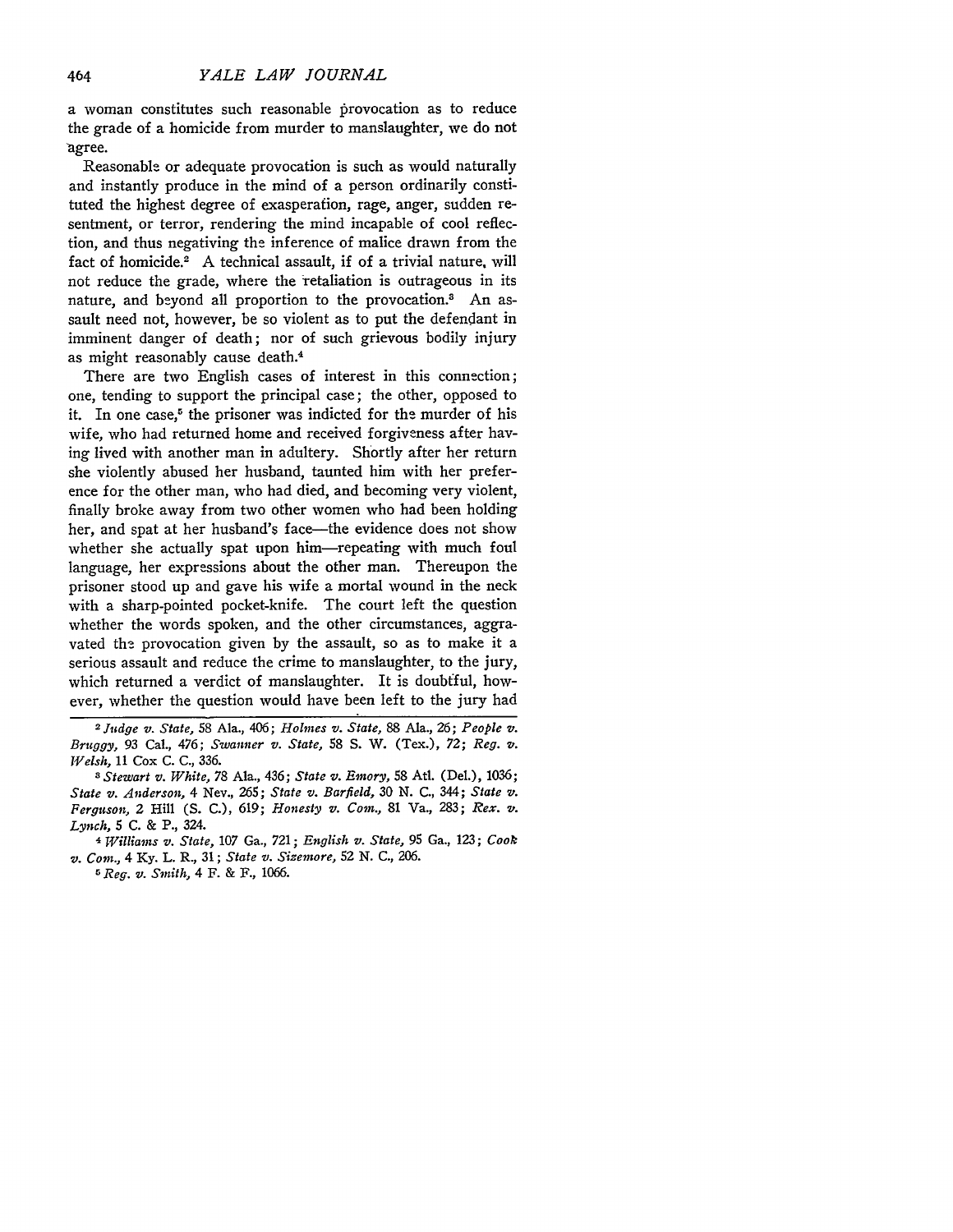it not been for the vile language accompanying the technical assault. At best, the case is an extreme one.

In the other case, $6$  upon provoking words being used by a soldier to a woman, she gave him a box on the ear, and the soldier immediately gave her a blow with the pommel of his sword on the breast, and then ran after her and stabbed her in the back. This was at first deemed murder; but it afterwards appearing that the blow given to the soldier was with an iron patten, and that it drew a great deal of blood, the offense was held to have been manslaughter only. This case cannot be said to support the Connecticut court, for the crime was deemed murder until it appeared that the woman had seriously wounded the soldier by means of a weapon. Even in its later aspect, the correctness of the holding has been doubted by an eminent American jurist: "If a man should kill a woman or a child for a slight blow, the provocation would be no justification; and I very much question whether any blow inflicted by a wife on her husband would bring the killing of her below murder. Under this view of the law I have always doubted Stedman's case. \* \* \* Where a blow is cruel or unmanly, the provocation will not excuse it."

To determine the sufficiency of the provocation to mitigate the killing from murder to manslaughter, the instrument or weapon with which the homicide was effected must be taken into consideration; for if it was effected with a deadly weapon, the provocation must be great indeed to lower the grade of the crime from murder; the instrument employed must bear a reasonable proportion to the provocation to reduce the offense to manslaughter.<sup>8</sup> It will be observed that in the first case above referred to, the crime was committed with a pocket knife; in the second, with a sword. Both were instruments ordinarily in the hands of the defendants and their use as weapons was devised in sudden passion. But in the case under discussion, the killing was done with a revolver carried by the accused; and a revolver is not carried by the ordinary man under ordinary circumstances. This alone is sufficient to distinguish it and to require evidence of great provocation in )rder to reduce the grade of the crime.

*<sup>6</sup> Stedman's Case,* Fost., *292.*

<sup>7</sup> Chief Justice Gibson in *Com. v. Mosler,* 4 Pa. St., 264, 268; *Wharton on Criminal Law,* §971; see also *State v. Kloss,* 117 Mo., 591; *State v. Ferguson, supra.*

*<sup>8</sup> State v. Shippey,* 10 Minn., 223, 230; *State v. Ferguson, supra; Rex v. Thomas, 7* C. & P., 817; *May on Crininal Law, §227.*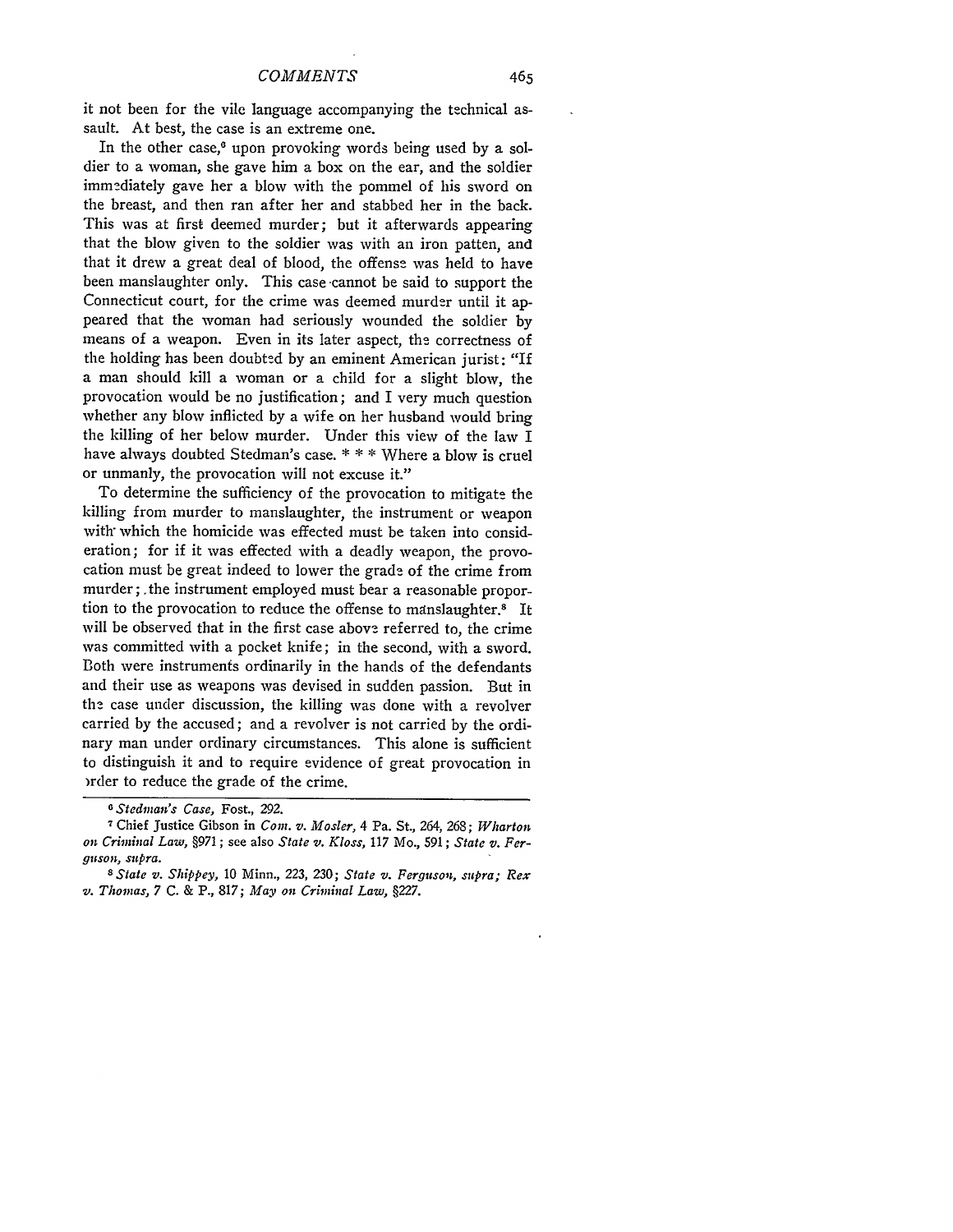There is, however, further ground for disagreeing with the opinion of the court. Buonomo, in his confession, stated that he "shot only to scare". This in itself refutes any theory of actual provocation or passion.

We are of the opinion, therefore, that the reversal, in so far as it stands upon the ground that there was evidence of reasonable provocation, was erroneous. While the capacity of the ordinary man to withstand provocation is the criterion where there was in fact provocation,<sup>9</sup> yet where the accused was not actually provoked, the fact that an ordinary man might have been provoked to do the same act is of no consequence.

#### BREAKING **AS AN ELEMENT** IN BURGLARY.

Burglary at common law is the breaking and entering the dwelling house of another in the night-time with intent to commit some felony therein, whether the intent be executed or not.<sup>1</sup> By statute it is practically universal now to make a breaking and entering into any building, boat, or car a crime of similar gravity to common law burglary.

In some of the states statutory enactments defining burglary have eliminated the breaking as a necessary element of the crime,<sup>2</sup> other states have by statute adopted the common law definition of the crime to the extent of making the breaking an essential part.<sup>3</sup> In these latter states there is the same necessity which arises under the common law of determining what acts are necessary to constitute a breaking.

It has been held apparently universally that an entry through an open door, window, or other aperture is not burglary.<sup>4</sup>

*DJudge v. State, supra; State v. Walker,* 50 La. Ann., 420; *State v. Hoyt,* 13 Minn., 132; *Gardner v. State,* 40 Tex. Cr. R., 19; *Reg. v. Welsh, supra...*

**<sup>&#</sup>x27;I** Hale P. C., 358, 559; Hawk. P. C., c. 38; *Martin v. State, 1* Tex. App., 525; *Clarke v. Com.,* 25 Gratt. (Va.), 908.

**<sup>2</sup>** Cal. Penal Code, sec. 459; Rev. Laws of Nev., sec. 6634; N. C. Statutes, Rev. of 1905, sec. 3332.

<sup>8</sup> Conn. Gen. Stat., secs. 1194, 1195, 1196; Vt. Pub. Stat., sec. 5751; Ill. Rev. Stat., 756, sec. 36.

*<sup>4</sup>Miller v. State,* 77 Ala., 41; *McGrath v. State,* 25 Nebr., 780; 41 *N.* W., 780; *Rex. v. Spriggs,* 1 M. & Rob., 357.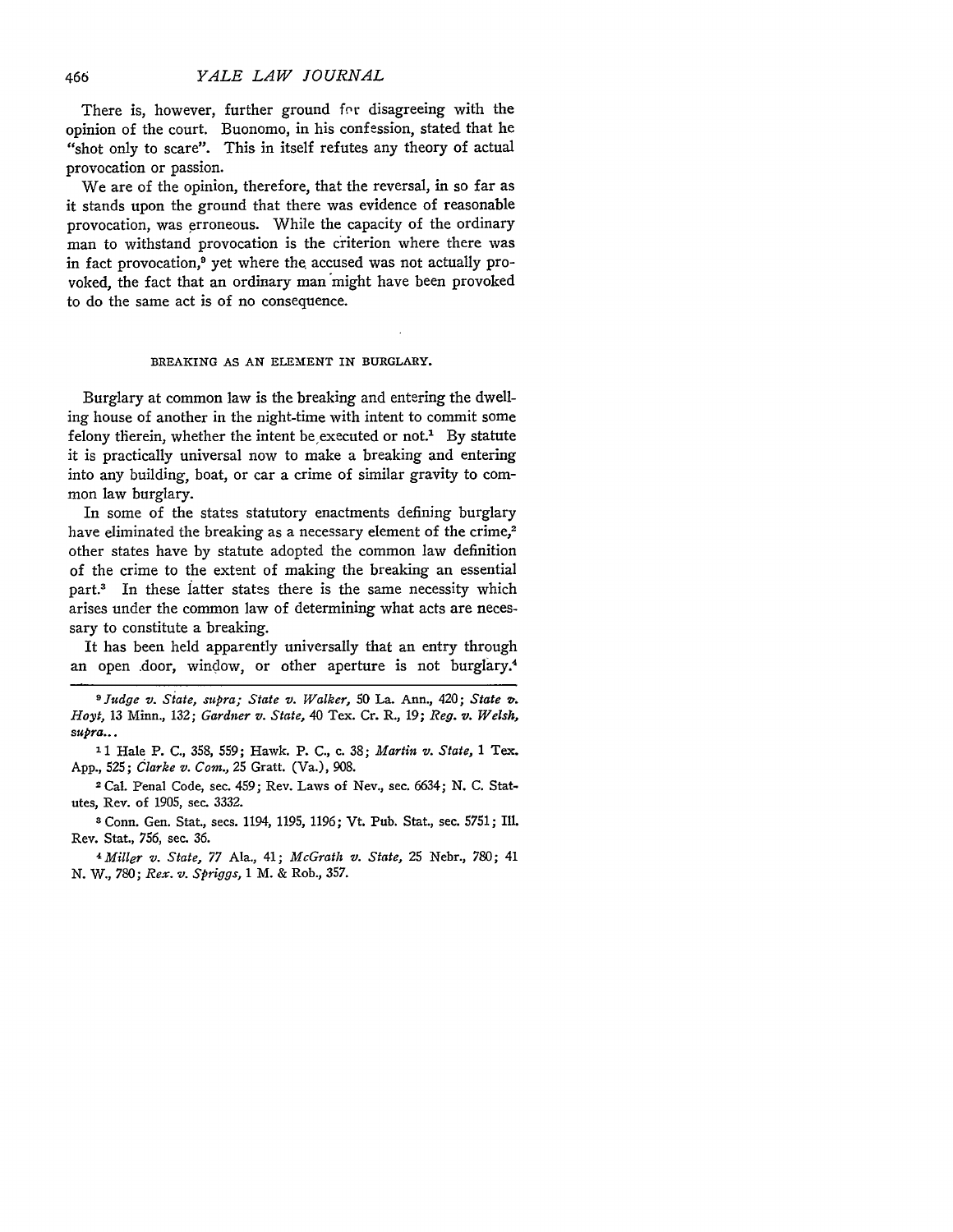*COMMENTS*

It has also been held almost universally that an entry **by** pushing open a door or window which is partially open is not burglary.5 On the other hand, it is burglary to enter by unlocking or unlatching a door or window,<sup>6</sup> or even by pushing open a door that is shut but not fastened in any way,7 or **by** raising a window or trapdoor which is entirely closed but held in place **by** its weight only." It is burglary to enter **by** means of a chimney.<sup>9</sup> The degree of force necessary to effect the entry is not of importance.10 The question is whether the place of entry has been closed as much as the nature of things will permit, irrespective of whether after being closed it has been fastened or secured in any way. If so closed, any entry **by** such place constitutes a breaking.<sup>11</sup>

The need of a clear distinction to determine what is to be held burglary and what not, is apparent. The great majority of the cases hold the further opening of a partly opened door or window is not an act which amounts to a breaking of the security of the building, apparently upon the ground that the breaking must be the initial act impairing the security.<sup>12</sup>

*0 State v. Moore,* 117 Mo., 395; *22* **S.** W., 1086; *State v. O'Brien, 81* Ia., 93, 46 N. *W.,* 861.

*7 Kent v. State,* 84 Ga., 438, 11 **S.** E., 355.

*8 State v. Herbert,* 63 Kan., 516, 66 Pac., 235.

*0 Donohoo v. State,* 36 Ala., 281; *State v. Willis,* 52 N. C., 190.

*<sup>10</sup>Walker v. State,* 63 .Ala., 49; *Timmons v. State,* 34 Ohio St., 426.

**<sup>11</sup>**1 Hawk P. C., c. 38, sec. 4; 1 Hale P. C., 552.

**<sup>12</sup>**Sir William Blackstone in his Commentaries, Book 4, sec. 226, gives as the reason for the rule that entry by means of a partially opened door or window is not such a breaking as to. constitute burglary, that it was "the folly and negligence" of the person in leaving his doors and windows open. Many of the cases have given the negligence of the house owner as the reason for the distinction. *Pines v. State,* 50 Ala., 153; *State v. Boone,* 35 N. C., 244. Such reasoning is contrary to the well settled rule that contributory negligence is not an answer to a criminal charge. *Belk v. People,* 125 Ill., 584, 17 **N.** E., 744; *Crum v. State,* 64 Miss., 1, 1 So., *1; Reg. v. Kew,* 12 Cox C. C., 355.

*<sup>5</sup> Rose v. Com.,* 19 **Ky.** L. Rep., 272, 40 **S.** W., 245; *Cont. v. Strupney,* 105 Mass., 588 (the window by which entry was made had been left open a quarter of an inch) ; *State v. Wilson,* 1 *N.* **J.** L., 439; *Rex. v. Smith, I* Moody C. C., 178. But see *contra, Claiborne v. State,* 113 Tenn., 261, 83 S. W., 352, 68 L. R. A., 859; *People v. White,* 153 Mich., 617, 117 N. W., 161, 17 L. R. A. (N. S.), 1102; *State v. Sorenson,* 138 N. W. (Ia.), 411;' *State v. Lapoint,* 88 Atl. (Vt.), 523.